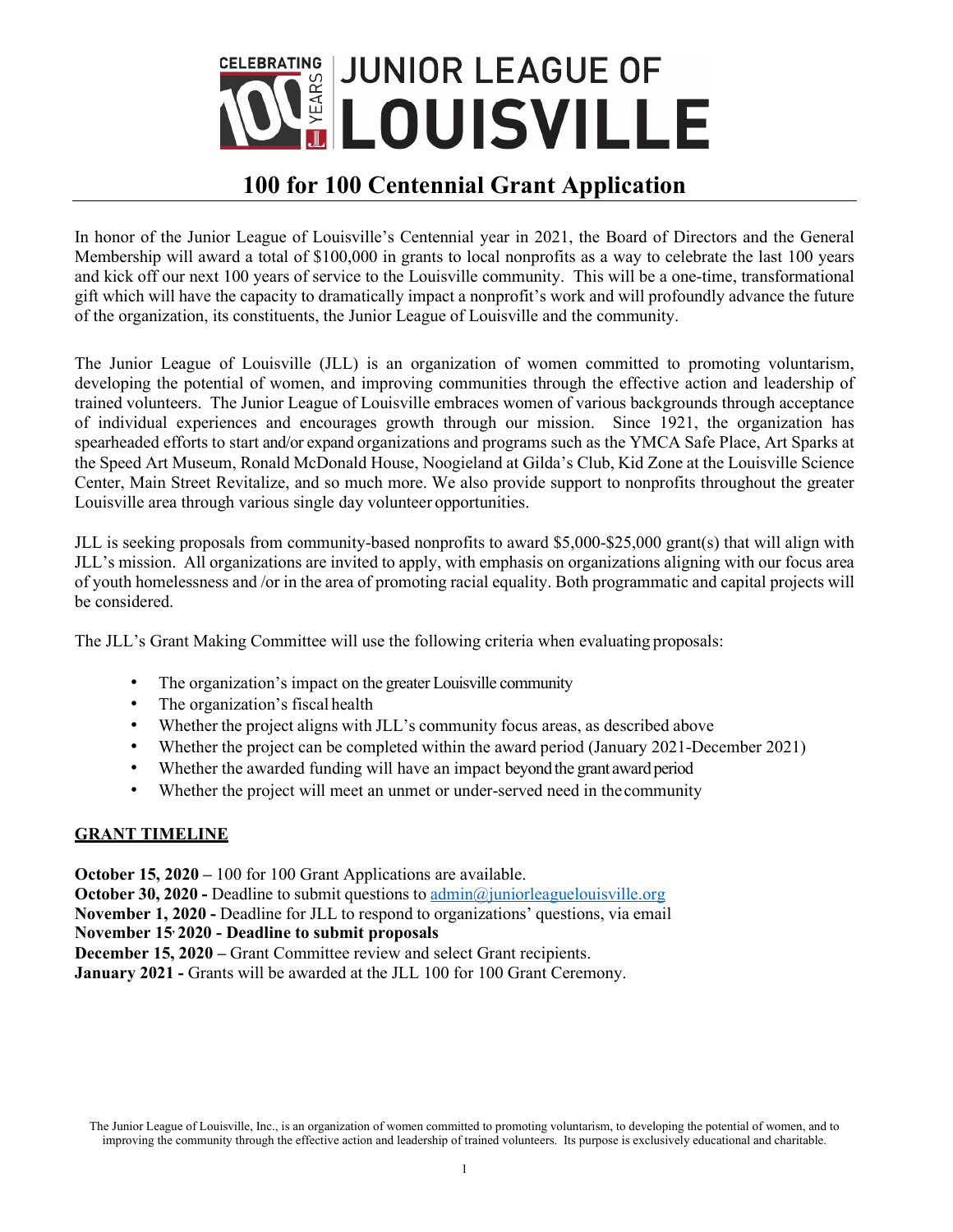

### **BACKGROUND INFORMATION:**

 $\overline{a}$ 

 $\overline{a}$  $\overline{a}$ 

 $\overline{a}$ 

  $\overline{a}$ 

 $\overline{a}$ 

#### **\*\*All responses limited to 150-word count unless otherwise indicated**

| <b>Legal Business Name:</b> As shown on $501(c)(3)$<br>letter     | <b>Valid Employer Identification Number (EIN):</b> |
|-------------------------------------------------------------------|----------------------------------------------------|
| <b>Website Address:</b><br><b>Program Location (City, State):</b> | Name of Program for which you seek funding:        |

Provide a brief description of your organization, including founding date, history and mission.

## **SECTION I: PROGRAM STRATEGY/CONTENT**

Describe the program for which your organization would use JLL 100 for 100 Grant for Community Partner funds. In your response, include how participants hear about your program, are selected to participate, and how the program aligns with your organization's mission (250 WC).

Describe how the program is in alignment with JLL's mission, specifically "improving communities through […] effective action" and what clear unmet need your organization is fulfilling in the community.

The Junior League of Louisville, Inc., is an organization of women committed to promoting voluntarism, to developing the potential of women, and to improving the community through the effective action and leadership of trained volunteers. Its purpose is exclusively educational and charitable.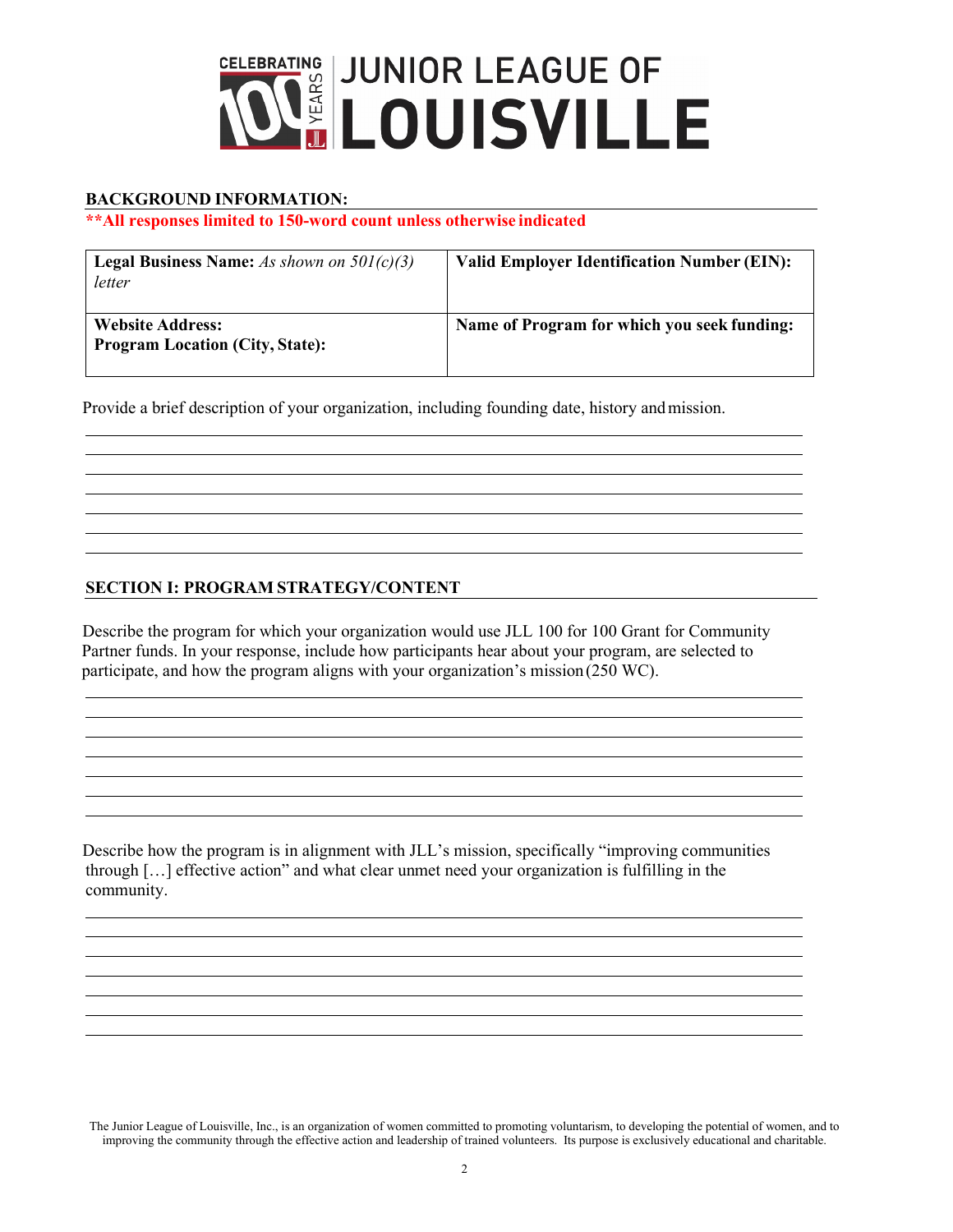

What innovative approach is the program taking to support participants and/or the community in a unique way that will lead to greater outcomes (250 WC).

- **For** *new programs***, include the strategic development behind the creation of the program (ie. how is your program different from similar programs with the same focus area).**
- **For an** *existing or restructured program***, include any key changes to the already established program that will potentially lead to greater outcomes for participants (ie. what current components or added components makes your program unique and highly effective).**

#### **SECTION II: ORGANIZATION/PROGRAM LEADERSHIP**

  $\overline{a}$ 

 $\overline{a}$ 

 

List key staff who will be directly tied to the program and briefly describe their role related to the implementation of the program.

| <b>Staff Member</b> | <b>Title</b> | <b>Year of Relevant</b><br><b>Experience</b> | <b>Describe Role</b> |
|---------------------|--------------|----------------------------------------------|----------------------|
|                     |              |                                              |                      |
|                     |              |                                              |                      |
|                     |              |                                              |                      |
|                     |              |                                              |                      |
|                     |              |                                              |                      |

Describe your organization's Board member composition. In your response, include the diversity of the Board, how they are identified and their role in ensuring overall organizational success; what tasks are they charged with annually and what level of engagement is required of them.

The Junior League of Louisville, Inc., is an organization of women committed to promoting voluntarism, to developing the potential of women, and to improving the community through the effective action and leadership of trained volunteers. Its purpose is exclusively educational and charitable.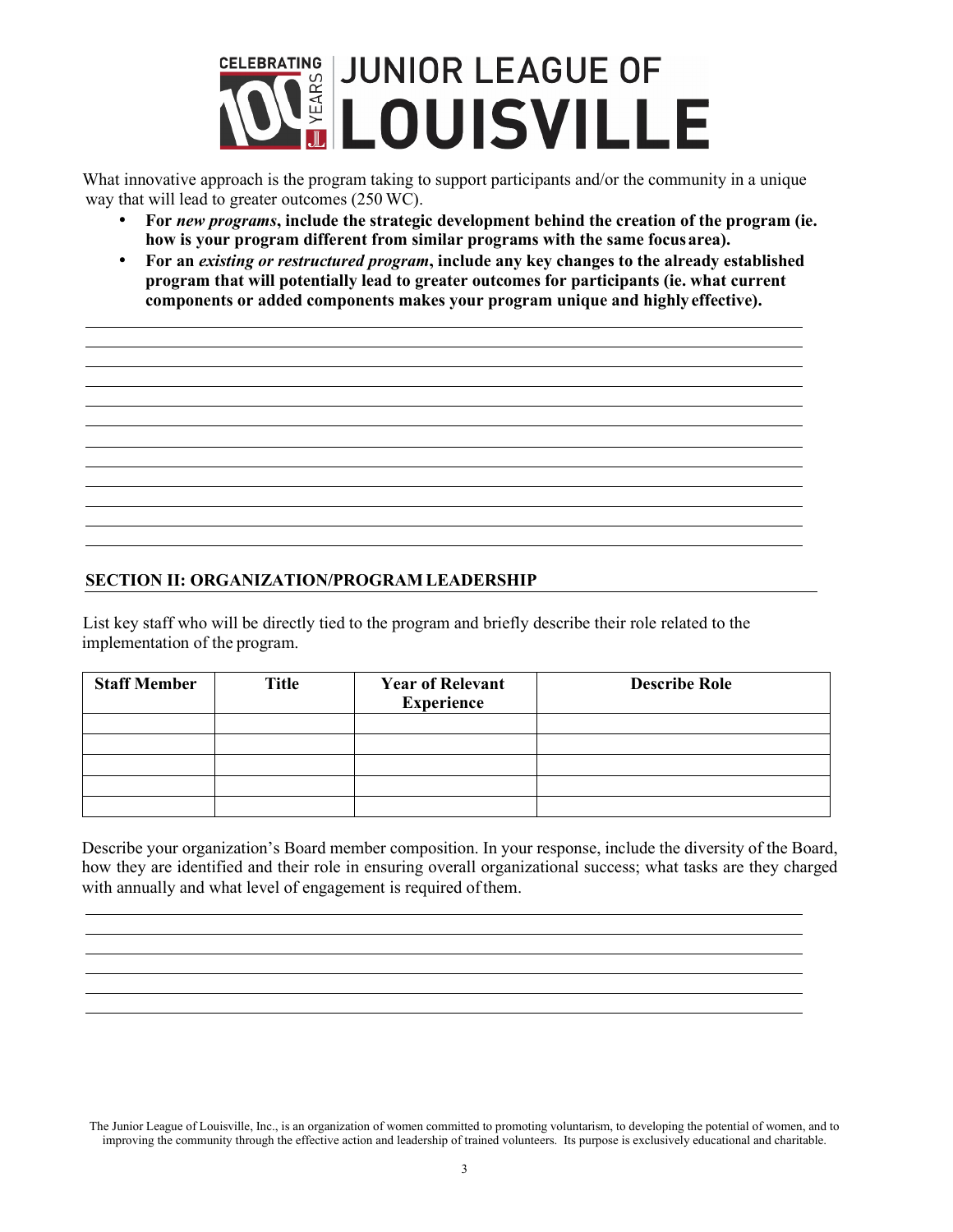

## **SECTION III: FISCAL MANAGEMENT**

Annual Budget for the Organization:

  $\overline{a}$ 

 $\overline{a}$ 

 $\overline{a}$ 

Annual Budget for the Proposed Program:

What additional financial support does your organization have and/or plan to receive to sustain the program longterm? For restructured or existing programs, include previous funding sources for the program in your response.

Describe your organization's overall fundraising strategy and greatest financial challenge.

#### **SECTION IV: METRICS**

For *new programs*, highlight any metric-based successes that speak to the impact of your organization on participants and/or the community. For a *restructured or existing program*, share 2020 metrics and benchmarks that speak to the impact of the established program on participants.

The Junior League of Louisville, Inc., is an organization of women committed to promoting voluntarism, to developing the potential of women, and to improving the community through the effective action and leadership of trained volunteers. Its purpose is exclusively educational and charitable.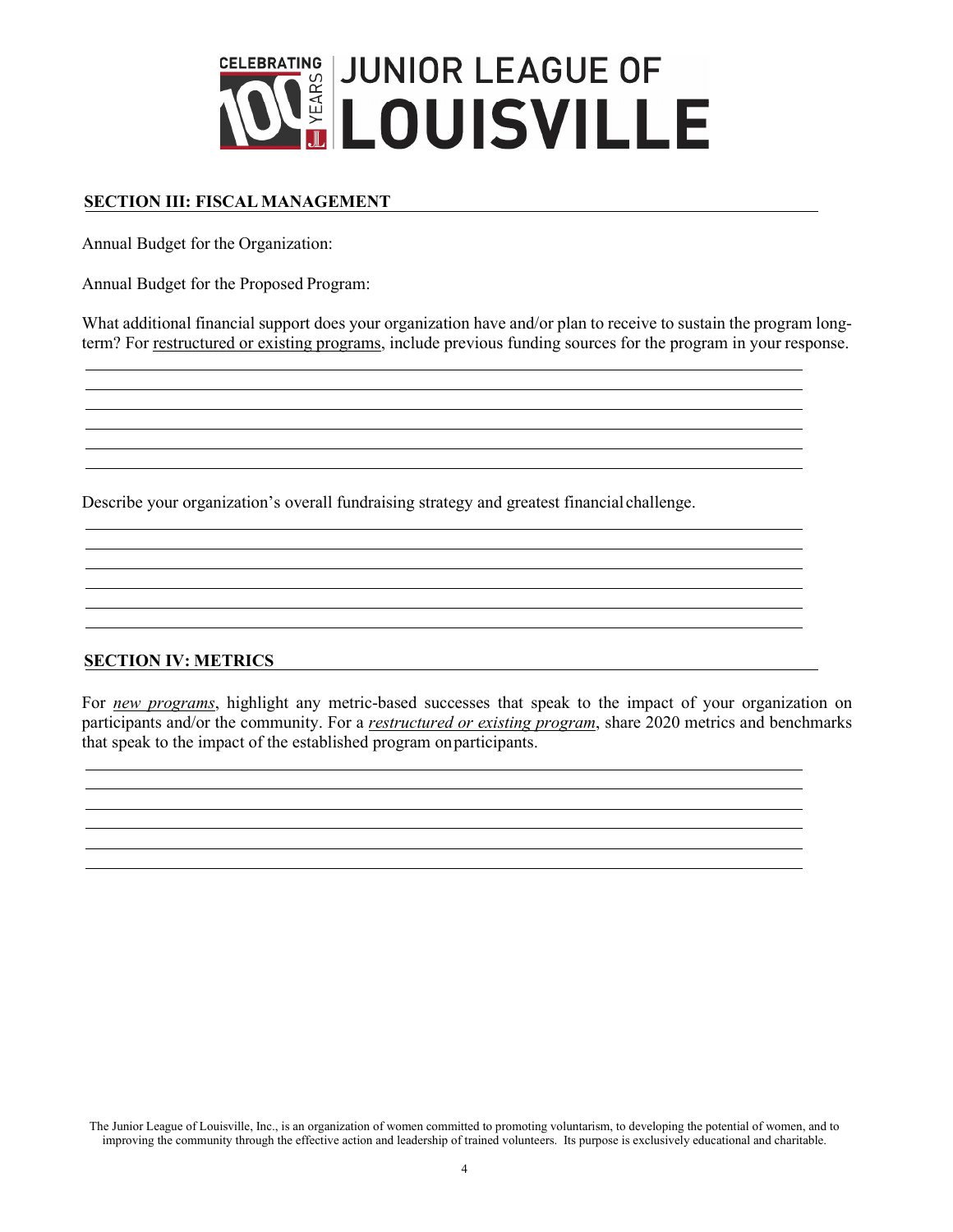

What are the projected outcomes of the program and what strategies are being employed to ensure these metrics are tracked and met?

| How many participants will the program serve annually?                                                                                                        |  |
|---------------------------------------------------------------------------------------------------------------------------------------------------------------|--|
| For a restructured or existing of a program, what<br>percent increase do you expect to see in the number<br>participants in 2021 as compared to 2020, if any? |  |
| What is the projected annual cost of one participant?                                                                                                         |  |

## **SECTION V: COLLABORATIONS/PARTNERSHIPS**

  $\overline{a}$ 

 $\overline{a}$ 

  $\overline{a}$ 

Is there anything else you would like to share with the Committee about your program and/or organization that has not been covered in another section of the application?

<u> 1989 - Johann Stoff, amerikansk politiker (d. 1989)</u>

The Junior League of Louisville, Inc., is an organization of women committed to promoting voluntarism, to developing the potential of women, and to improving the community through the effective action and leadership of trained volunteers. Its purpose is exclusively educational and charitable.